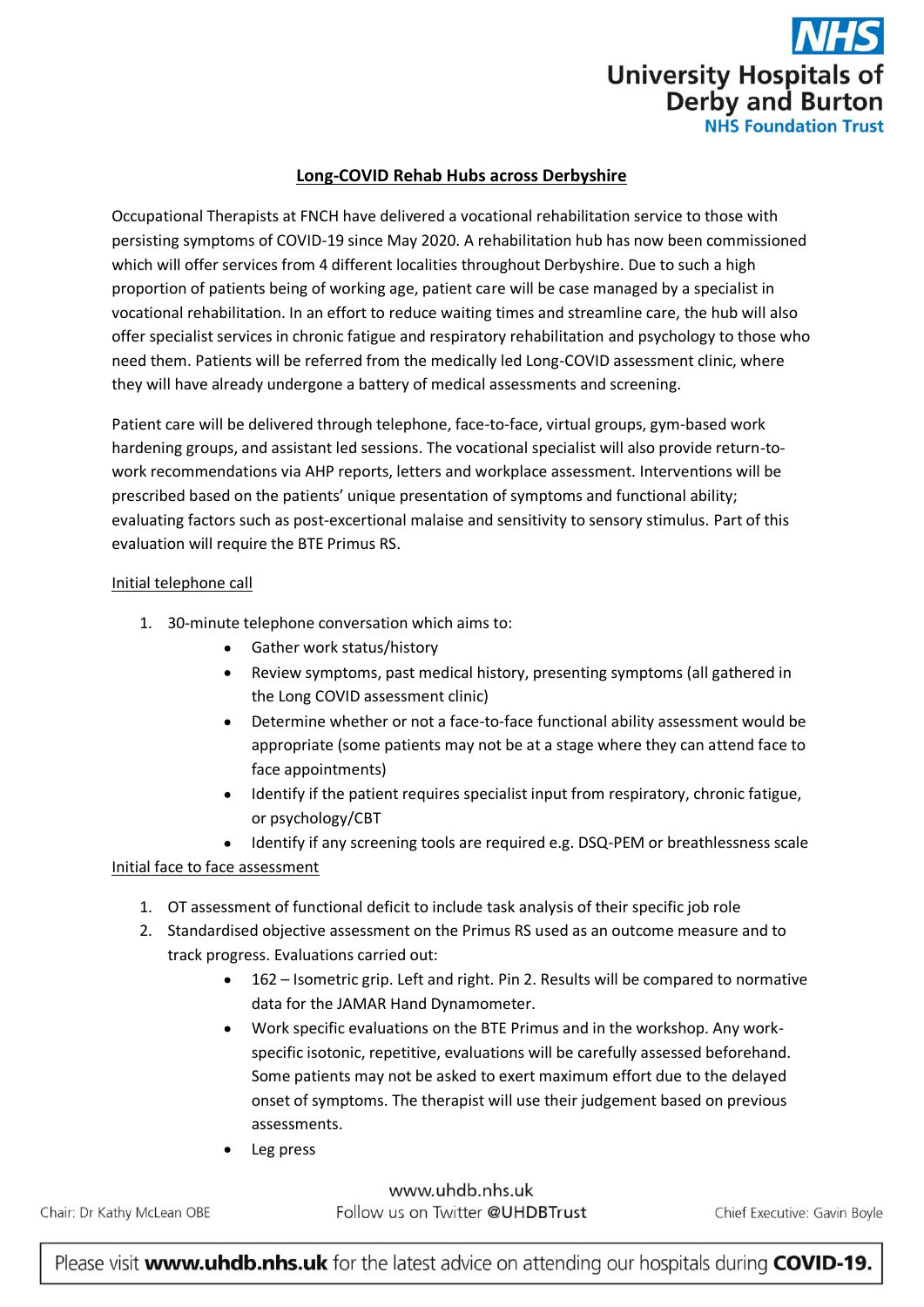

- 3. Functional, work focussed goals will be agreed and will inform their on-going rehabilitation/ intervention (see intervention options)
- 4. AHP fit notes can be provided at this stage, if required.

## Re-assessment at 6 weeks

Patient progress will be discussed during weekly MDT's with all rehab specialists.

The functional ability assessments from the initial face to face evaluation will be repeated with all appropriate patients, and progression will be noted and discussed with the patient. Data will be used to plan ongoing rehab and/or discharge. This will also be used to inform fit notes or other reports that may be requested for the workplace.

If objective evaluations do not indicate improvement, this will prompt discussion between the vocational case manager, rehabilitation specialists (if involved), and the patient regarding on-going treatment. The patient's subjective experience of overall wellbeing and functional ability will also be evaluated. In some cases, no progress or minimal improvements may mean discharge and referral back to the Long COVID assessment clinic. However, patients with persisting COVID symptoms do not always present with linear improvements, and this would always be taken into account by the MDT.

If the patient requires further input in the rehab hub, the case manager will review goals, treatment options, and support with any vocational needs. They will report back to the MDT as required.

#### Intervention Options

Each patient's treatment plan will include **at least one** of the following:

#### **1:1 appointments with the vocational case manager ideally face to face:**

- For AHP work report extensions
- Return to work recommendations
- Review of any work-related issues
- Additional work-specific functional reviews
- General updates on medical investigations or changes to condition.

#### **Gym-based work-hardening sessions**:

Up to 8 patients will attend the gym 1-2 times per week for an individualised programme of work simulation. This may include:

- Progression towards lifting
- Manual handling
- Dynamic movement  $\bullet$

Review by the therapist as required (at least every 3 sessions). A Band 4 Therapy Assistant will be present to demonstrate programmes and support patients.

www.uhdb.nhs.uk

Chair: Dr Kathy McLean OBE

Follow us on Twitter @UHDBTrust

Chief Executive: Gavin Boyle

Please visit www.uhdb.nhs.uk for the latest advice on attending our hospitals during COVID-19.